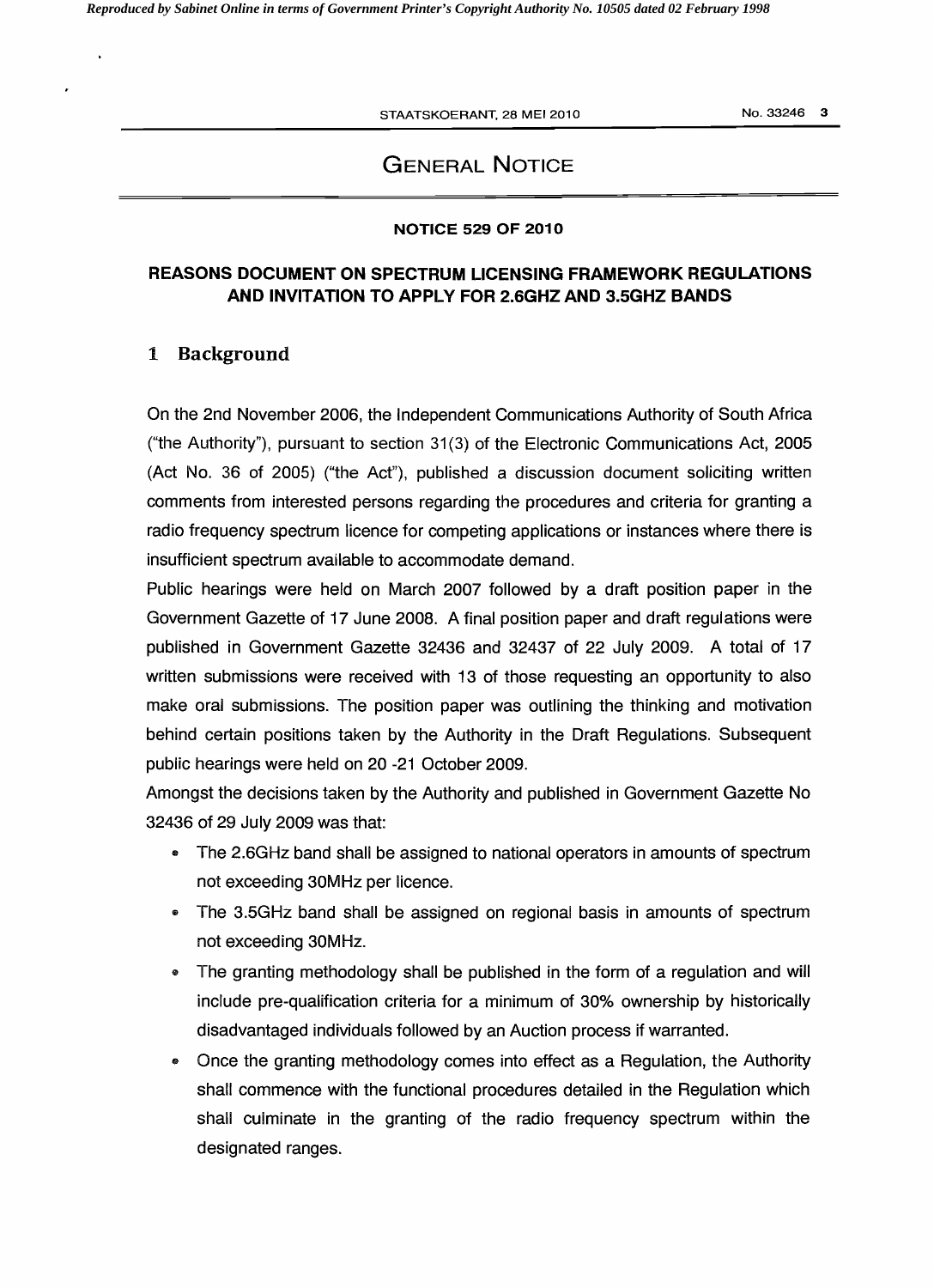#### 4 No. 33246 GOVERNMENT GAZETTE. 28 MAY 2010

The reasons behind these decisions are outlined in the July 2009 positions paper (Government Gazette No 32436) therefore won't be repeated in this document. In the following sections the Authority seeks to highlight the changes made pursuant to submissions received in response to the comments on the draft regulations. In doing so a synopsis of responses is presented.

The Authority wishes to state that the purpose of providing the synopsis of the respective views expressed by interested persons is to provide the context within which interested persons have comprehended the Authority's draft regulations. Furthermore, where the Authority provides the synopses, such synopses are not to be perceived as amounting to the comprehensive expression of interested persons' respective views. For the purposes of convenience the Authority shall as much as possible not seek to comprehensively restate the positions advanced by interested persons, but rather provide a concise articulation of the cumuiative sentiments expressed by interested persons on matters which seemingly evoked significant contentious responses.

### 2 The regulations and the ITA key decisions.

2.1 Use of individual electronic communications network service (I-ECNS) and class individual electronic communications network service (C-ECNS) licence as a pre-qualification criteria.

> Some respondents stated that the Authority must indicate which licence category is eligible to apply for radio frequency spectrum. They further stated that in the absence of such, the Authority risks receiving and processing many non-eligible applications that may place an unwanted burden on the Authority's resources. The Authority has therefore decided to restrict the invitation to apply to the holders of I-ECNS licences and C-ECNS licences for the 2.6GHz band and 3.5GHz band respectively. This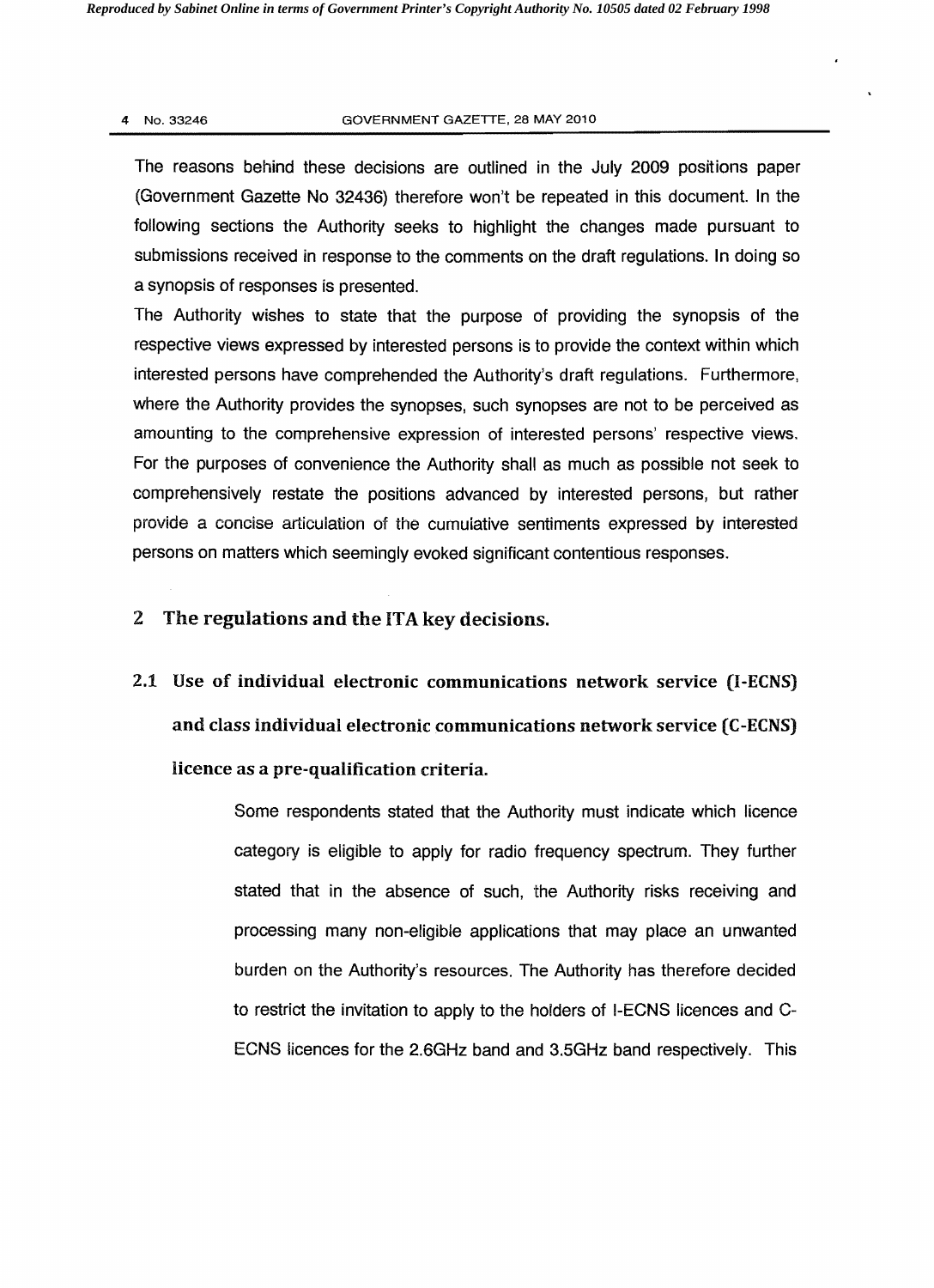is also informed by the fact that the s31 (2)of the EGA states that; "a radio frequency spectrum licence is required in addition to any service licence contemplated in Chapter 3, where the provision of such service entails the use of radio frequency spectrum".

#### 2.2 Publication ofseparate ITA for 2.6GHz and 3.SGHz.

There was a recommendation that all designated frequency bands be addressed as separate ITA"s considering that different frequency bands could potentially be used for different applications and services. The Authority has decided to publish separate ITA's for 2.6GHz and 3.5GHz radio frequency bands.

### 2.3 Change of 30% BEE prequalification criteria to 30% HDI.

Some respondents noted that the terms BEE and HDI are being used interchangeable in the draft regulations and in the absence of a regulatory framework to regulate ownership and control in terms of section 13 of the EGA. It was further stated that the term BEE must be deleted from the draft regulations and be substituted with HDI highlighting the principle that the language used in the regulations must be aligned and consistent with the provisions in the EGA.

The Authority is of the view that granting of the radio frequency spectrum must as far as possible seeks to facilitate the attainment of the underlying policy imperatives of the Act, in particular those policy imperatives which are detailed in section 2 of the Act. Section 2(h) of the ECA provides that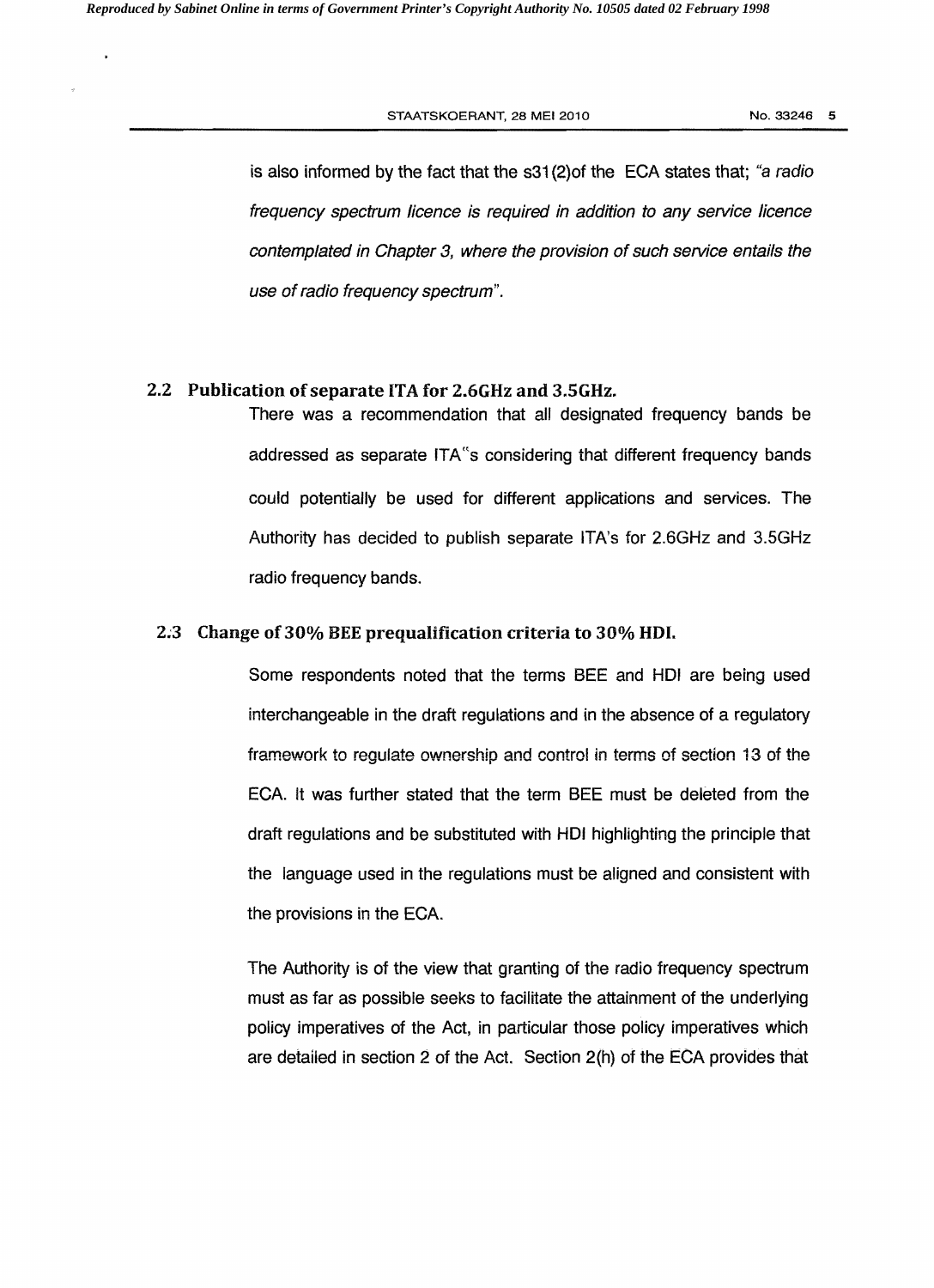#### 6 No.33246 GOVERNMENT GAZETTE, 28 MAY 2010

the primary object of this Act is to provide for the regulation of electronic communications in the Republic in the public interest and for that purpose to promote the empowerment of historically disadvantaged persons, including Black people, with particular attention to the needs of women, opportunities for youth and challenges for people with disabilities. Nowhere in the Act is a reference to Black Economic Empowerment made. Furthermore Section 5(9)(b) of the ECA provides that the Authority must, in granting a licence promote the empowerment of historically disadvantaged persons including women and the youth and people with disabilities, in accordance with the requirements of the ICT charter.

ICASA decided to use HOI as opposed to BBBEE in both the regulations and the ITA's, on the basis that it is language consistent with the ECA. As a result the minimum 30% BEE prequaltfication criteria was changed to minimum 30% HDI and all references to BEE removed.

#### 2.4 Implementation of "use it or lose it" principle.

Use-it-or-Iose-it' provisions are requirements that a licensee begin provision of a service, within a mandated time period specified in a licence also referred to as "rollout targets". If the Authority determines that the spectrum is not used, sanctions which may include revocation of a radio spectrum licence shall be applied.

The Department of Communications published a National Radio frequency Policy in a government Gazette No 33116 of 16 April 2010 wherein it also gives directives to ICASA to strictly apply the "use it or lose it "principle. In this policy s6(6) reads:

''The hoarding of spectrum is not conducive to efficient spectrum usage and this practice will be discouraged at all costs. ICASA shall strictly apply the principle of "use it or lose it" to all spectrum licensees." ..